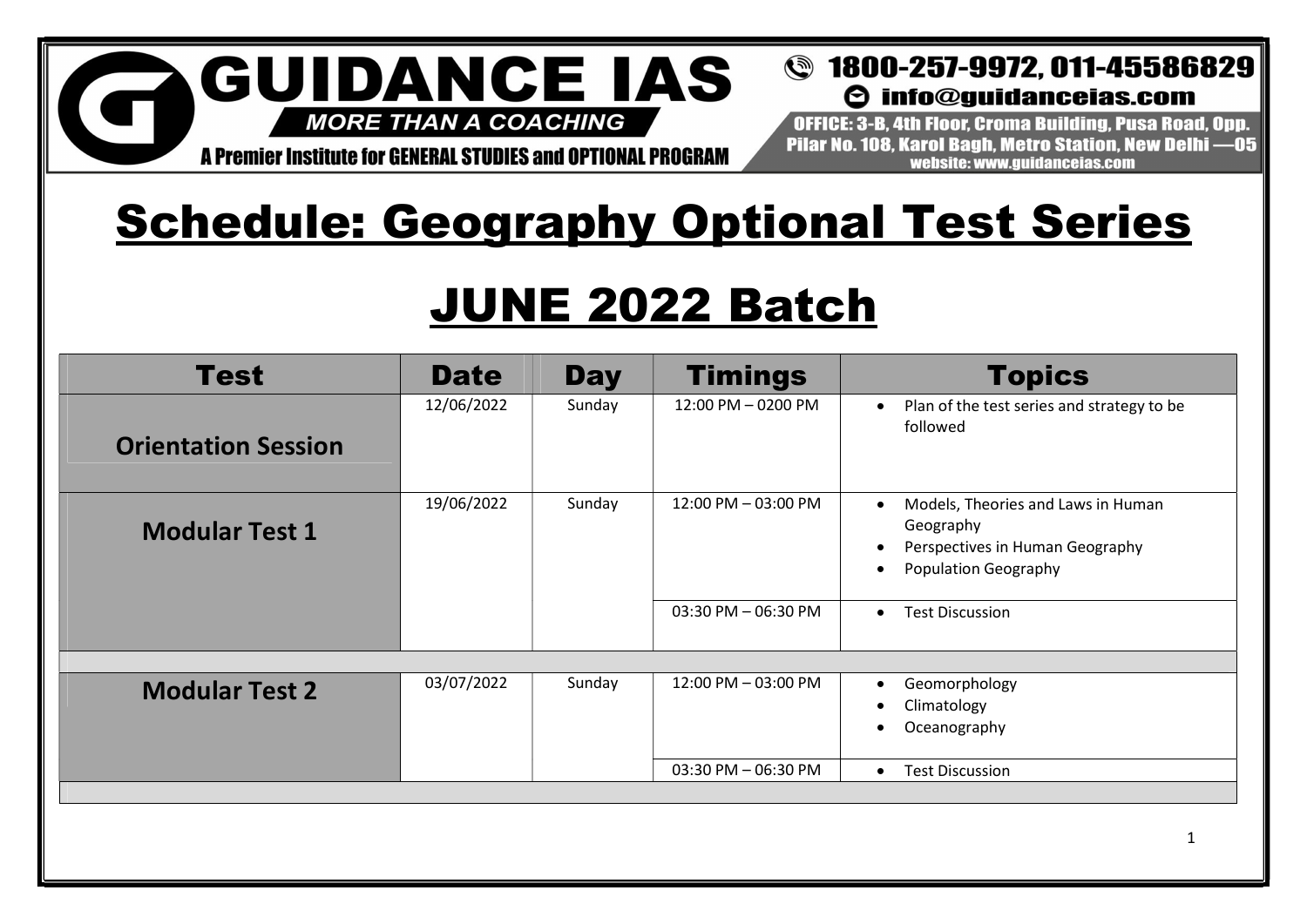#### **GUIDANCE IAS @** 1800-257-9972, 011-45586829  $\Theta$  info@guidanceias.com

**MORE THAN A COACHING** 

G

A Premier Institute for GENERAL STUDIES and OPTIONAL PROGRAM

OFFICE: 3-B. 4th Floor. Croma Building. Pusa Road. Opp. Pilar No. 108, Karol Bagh, Metro Station, New Delhi -05 website: www.guidanceias.com

| <b>Modular Test 3</b>                          | 10/07/2022 | Sunday | 12:00 PM - 03:00 PM<br>03:30 PM - 06:30 PM | <b>Physical Setting</b><br>$\bullet$<br>Resources<br>Agriculture<br>Industry<br>Transport, Trade and Communication<br><b>Test Discussion</b>                          |
|------------------------------------------------|------------|--------|--------------------------------------------|-----------------------------------------------------------------------------------------------------------------------------------------------------------------------|
| <b>Modular Test 4</b>                          | 17/07/2022 | Sunday | 12:00 PM - 03:00 PM<br>03:30 PM - 06:30 PM | Settlement<br><b>Economic Geography</b><br><b>Regional Planning</b><br>Biogeography<br><b>Environmental Geography</b><br><b>Test Discussion</b><br>$\bullet$          |
| <b>Modular Test 5</b>                          | 31/07/2022 | Sunday | 12:00 PM - 03:00 PM<br>03:30 PM - 06:30 PM | <b>Cultural Settings</b><br>Settlement<br><b>Political Aspects</b><br>Regional Development and Planning<br>Contemporary Issues<br><b>Test Discussion</b><br>$\bullet$ |
| <b>Comprehensive Test 1</b><br>Paper I         | 14/08/2022 | Sunday | 12:00 PM - 03:00 PM<br>03:30 PM - 06:30 PM | Paper I<br>$\bullet$<br><b>Test Discussion</b><br>$\bullet$                                                                                                           |
| <b>Comprehensive Test 1</b><br><b>Paper II</b> | 21/08/2022 | Sunday | 12:00 PM - 03:00 PM<br>03:30 PM - 06:30 PM | Paper II<br>$\bullet$<br><b>Test Discussion</b><br>$\bullet$<br>$\overline{2}$                                                                                        |